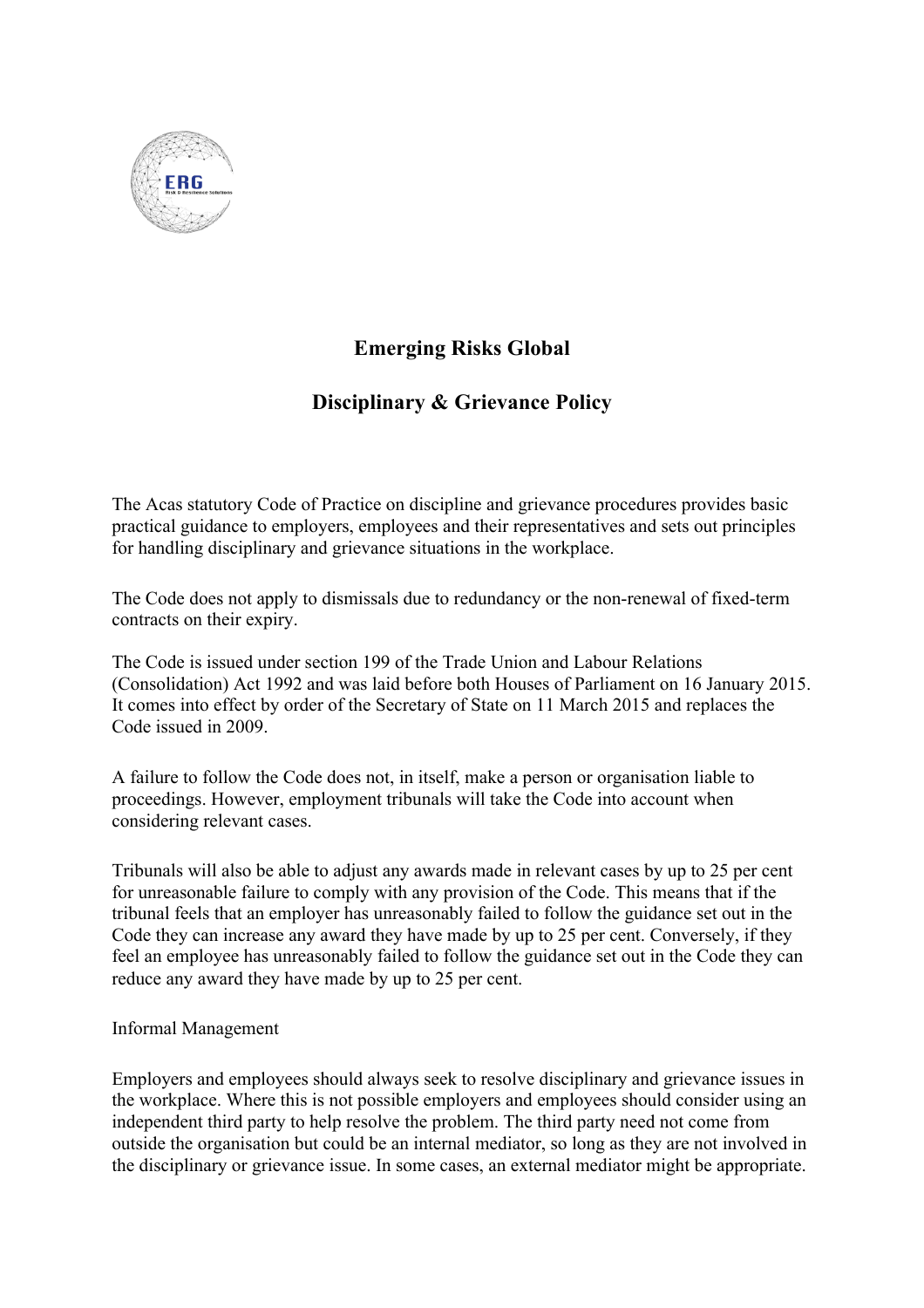Many potential disciplinary or grievance issues can be resolved informally. A quiet word is often all that is required to resolve an issue. However, where an issue cannot be resolved informally then it may be pursued formally.

Employers may keep a written record of any disciplinary or grievances cases they deal with.

# **The Code of Practice**

# **Introduction**

1. This Code is designed to help employers, employees and their representatives deal with disciplinary and grievance situations in the workplace.

- Disciplinary situations include misconduct and/ or poor performance. If employers have a separate capability procedure they may prefer to address performance issues under this procedure. If so, however, the basic principles of fairness set out in this Code should still be followed, albeit that they may need to be adapted.
- Grievances are concerns, problems or complaints that employees raise with their employers. The Code does not apply to redundancy dismissals or the non-renewal of fixed-term contracts on their expiry.

2. Fairness and transparency are promoted by developing and using rules and procedures for handling disciplinary and grievance situations. These should be set down in writing, be specific and clear. Employees and, where appropriate, their representatives should be involved in the development of rules and procedures. It is also important to help employees and managers understand what the rules and procedures are, where they can be found and how they are to be used.

3. Where some form of formal action is needed, what action is reasonable or justified will depend on all the circumstances of the particular case. Employment tribunals will take the size and resources of an employer into account when deciding on relevant cases and it may sometimes not be practicable for all employers to take all of the steps set out in this Code.

4. That said, whenever a disciplinary or grievance process is being followed it is important to deal with issues fairly. There are a number of elements to this:

- Employers and employees should raise and deal with issues promptly and should not unreasonably delay meetings, decisions or confirmation of those decisions.
- Employers and employees should act consistently.
- Employers should carry out any necessary investigations, to establish the facts of the case.
- Employers should inform employees of the basis of the problem and give them an opportunity to put their case in response before any decisions are made.
- Employers should allow employees to be accompanied at any formal disciplinary or grievance meeting.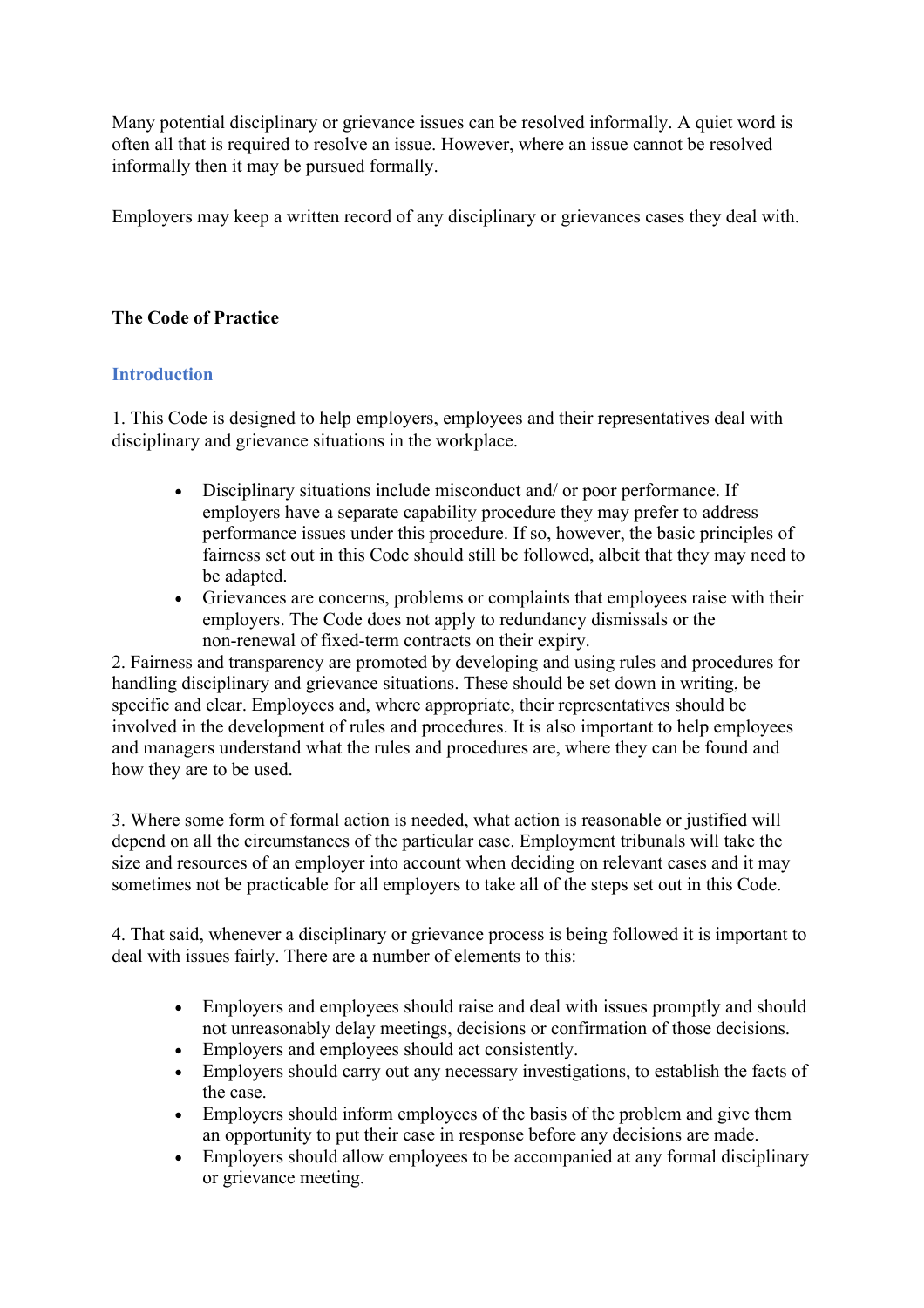• Employers should allow an employee to appeal against any formal decision made.

# **Discipline: Keys to handling disciplinary issues in the workplace**

## **Establish the facts of each case**

It is important to carry out necessary investigations of potential disciplinary matters without unreasonable delay to establish the facts of the case. In some cases this will require the holding of an investigatory meeting with the employee before proceeding to any disciplinary hearing. In others, the investigatory stage will be the collation of evidence by the employer for use at any disciplinary hearing.

In misconduct cases, where practicable, different people should carry out the investigation and disciplinary hearing.

If there is an investigatory meeting this should not by itself result in any disciplinary action. Although there is no statutory right for an employee to be accompanied at a formal investigatory meeting, such a right may be allowed under an employer's own procedure.

In cases where a period of suspension with pay is considered necessary, this period should be as brief as possible, should be kept under review and it should be made clear that this suspension is not considered a disciplinary action.

# **Inform the employee of the problem**

If it is decided that there is a disciplinary case to answer, the employee should be notified of this in writing. This notification should contain sufficient information about the alleged misconduct or poor performance and its possible consequences to enable the employee to prepare to answer the case at a disciplinary meeting. It would normally be appropriate to provide copies of any written evidence, which may include any witness statements, with the notification.

The notification should also give details of the time and venue for the disciplinary meeting and advise the employee of their right to be accompanied at the meeting. Hold a meeting with the employee to discuss the problem.

The meeting should be held without unreasonable delay whilst allowing the employee reasonable time to prepare their case.

Employers and employees (and their companions) should make every effort to attend the meeting. At the meeting the employer should explain the complaint against the employee and go through the evidence that has been gathered. The employee should be allowed to set out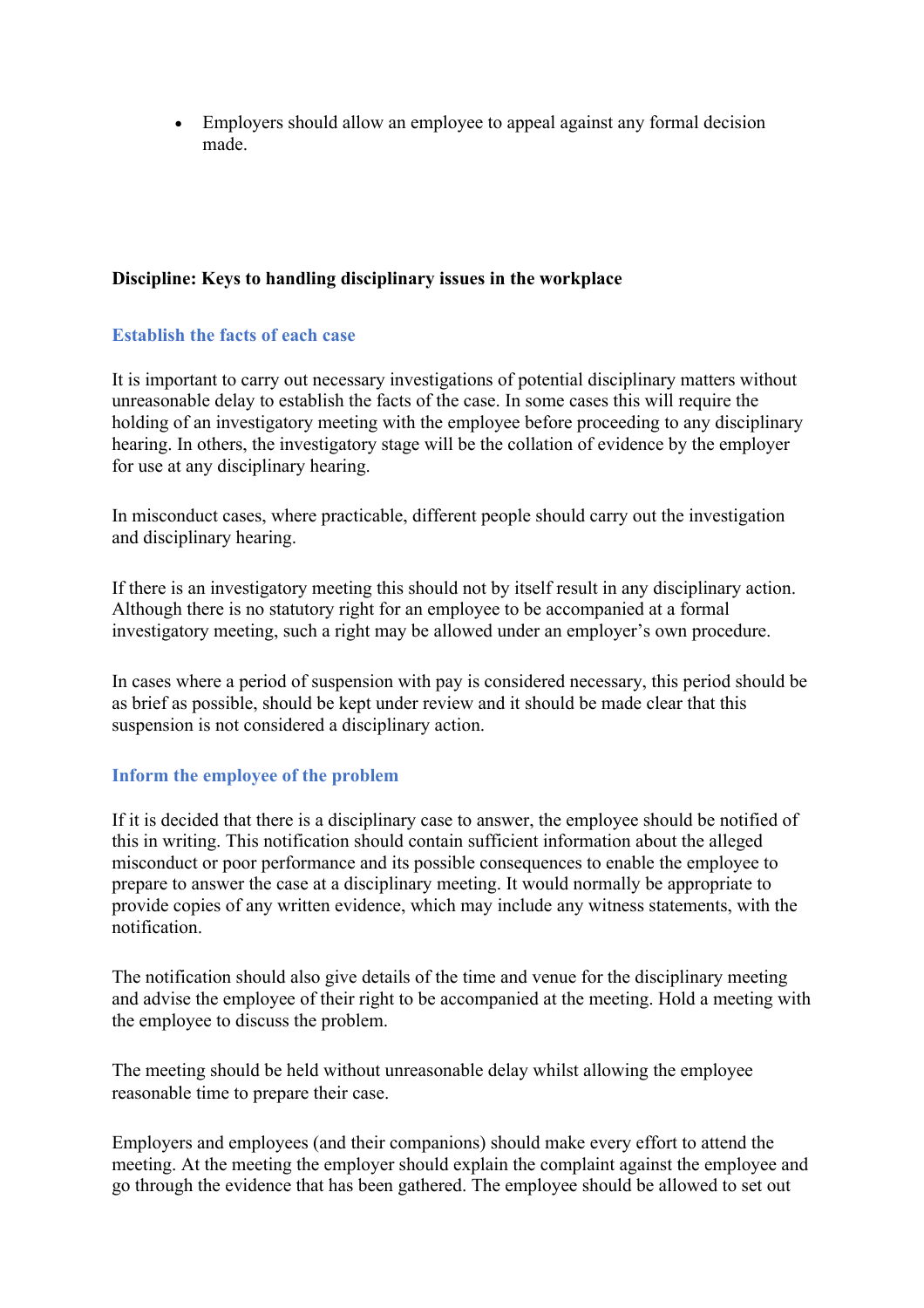their case and answer any allegations that have been made. The employee should also be given a reasonable opportunity to ask questions, present evidence and call relevant witnesses. They should also be given an opportunity to raise points about any information provided by witnesses. Where an employer or employee intends to call relevant witnesses they should give advance notice that they intend to do this.

## **Allow the employee to be accompanied at the meeting**

Workers have a statutory right to be accompanied by a companion where the disciplinary meeting could result in:

- a formal warning being issued; or
- the taking of some other disciplinary action
- the confirmation of a warning or some other disciplinary action (appeal hearings)

The statutory right is to be accompanied by a fellow worker, a trade union representative, or an official employed by a trade union. A trade union representative who is not an employed official must have been certified by their union as being competent to accompany a worker. Employers must agree to a worker's request to be accompanied by any companion from one of these categories. Workers may also alter their choice of companion if they wish. As a matter of good practice, in making their choice workers should bear in mind the practicalities of the arrangements. For instance, a worker may choose to be accompanied by a companion who is suitable, willing and available on site rather than someone from a geographically remote location.

To exercise the statutory right to be accompanied workers must make a reasonable request. What is reasonable will depend on the circumstances of each individual case. A request to be accompanied does not have to be in writing or within a certain timeframe. However, a worker should provide enough time for the employer to deal with the companion's attendance at the meeting. Workers should also consider how they make their request so that it is clearly understood, for instance by letting the employer know in advance the name of the companion where possible and whether they are a fellow worker or trade union official or representative.

If a worker's chosen companion will not be available at the time proposed for the hearing by the employer, the employer must postpone the hearing to a time proposed by the worker provided that the alternative time is both reasonable and not more than five working days after the date originally proposed.

The companion should be allowed to address the hearing to put and sum up the worker's case, respond on behalf of the worker to any views expressed at the meeting and confer with the worker during the hearing. The companion does not, however, have the right to answer questions on the worker's behalf, address the hearing if the worker does not wish it or prevent the employer from explaining their case.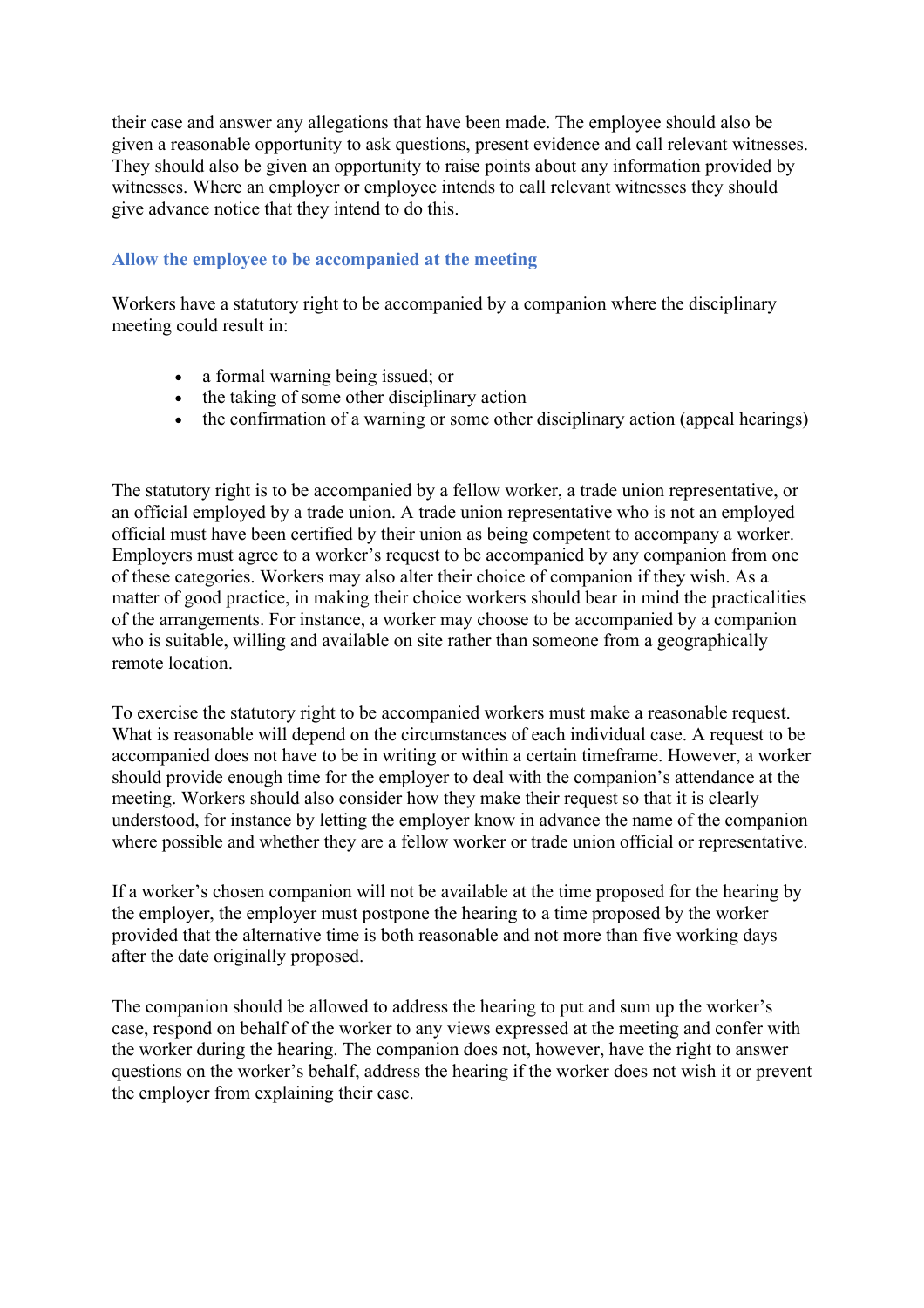### **Decide on appropriate action**

After the meeting decide whether or not disciplinary or any other action is justified and inform the employee accordingly in writing.

Where misconduct is confirmed or the employee is found to be performing unsatisfactorily it is usual to give the employee a written warning. A further act of misconduct or failure to improve performance within a set period would normally result in a final written warning.

If an employee's first misconduct or unsatisfactory performance is sufficiently serious, it may be appropriate to move directly to a final written warning. This might occur where the employee's actions have had, or are liable to have, a serious or harmful impact on the organisation.

A first or final written warning should set out the nature of the misconduct or poor performance and the change in behaviour or improvement in performance required (with timescale). The employee should be told how long the warning will remain current. The employee should be informed of the consequences of further misconduct, or failure to improve performance, within the set period following a final warning. For instance that it may result in dismissal or some other contractual penalty such as demotion or loss of seniority.

A decision to dismiss should only be taken by a manager who has the authority to do so. The employee should be informed as soon as possible of the reasons for the dismissal, the date on which the employment contract will end, the appropriate period of notice and their right of appeal.

Some acts, termed gross misconduct, are so serious in themselves or have such serious consequences that they may call for dismissal without notice for a first offence. But a fair disciplinary process should always be followed, before dismissing for gross misconduct.

Disciplinary rules should give examples of acts which the employer regards as acts of gross misconduct. These may vary according to the nature of the organisation and what it does, but might include things such as theft or fraud, physical violence, gross negligence or serious insubordination.

Where an employee is persistently unable or unwilling to attend a disciplinary meeting without good cause the employer should make a decision on the evidence available.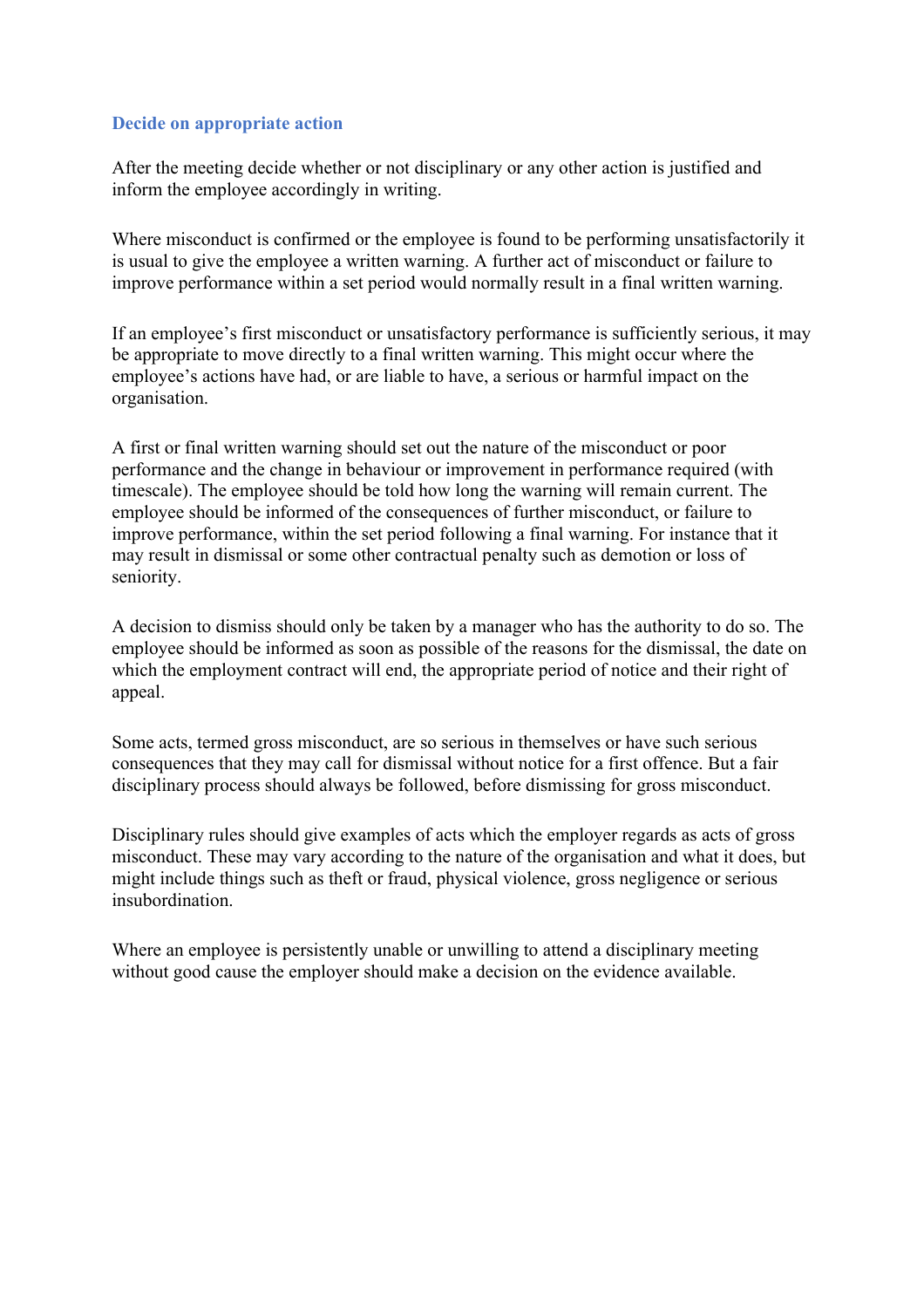## **Provide employees with an opportunity to appeal**

Where an employee feels that disciplinary action taken against them is wrong or unjust they should appeal against the decision. Appeals should be heard without unreasonable delay and ideally at an agreed time and place. Employees should let employers know the grounds for their appeal in writing.

The appeal should be dealt with impartially and, wherever possible, by a manager who has not previously been involved in the case.

Workers have a statutory right to be accompanied at appeal hearings.

Employees should be informed in writing of the results of the appeal hearing as soon as possible.

## **Special cases**

Where disciplinary action is being considered against an employee who is a trade union representative the normal disciplinary procedure should be followed. Depending on the circumstances, however, it is advisable to discuss the matter at an early stage with an official employed by the union, after obtaining the employee's agreement.

If an employee is charged with, or convicted of a criminal offence this is not normally in itself reason for disciplinary action. Consideration needs to be given to what effect the charge or conviction has on the employee's suitability to do the job and their relationship with their employer, work colleagues and customers.

#### **Grievance: Keys to handling grievances in the workplace**

#### **Let the employer know the nature of the grievance**

If it is not possible to resolve a grievance informally employees should raise the matter formally and without unreasonable delay with a manager who is not the subject of the grievance. This should be done in writing and should set out the nature of the grievance.

#### **Hold a meeting with the employee to discuss the grievance**

Employers should arrange for a formal meeting to be held without unreasonable delay after a grievance is received.

Employers, employees and their companions should make every effort to attend the meeting. Employees should be allowed to explain their grievance and how they think it should be resolved. Consideration should be given to adjourning the meeting for any investigation that may be necessary.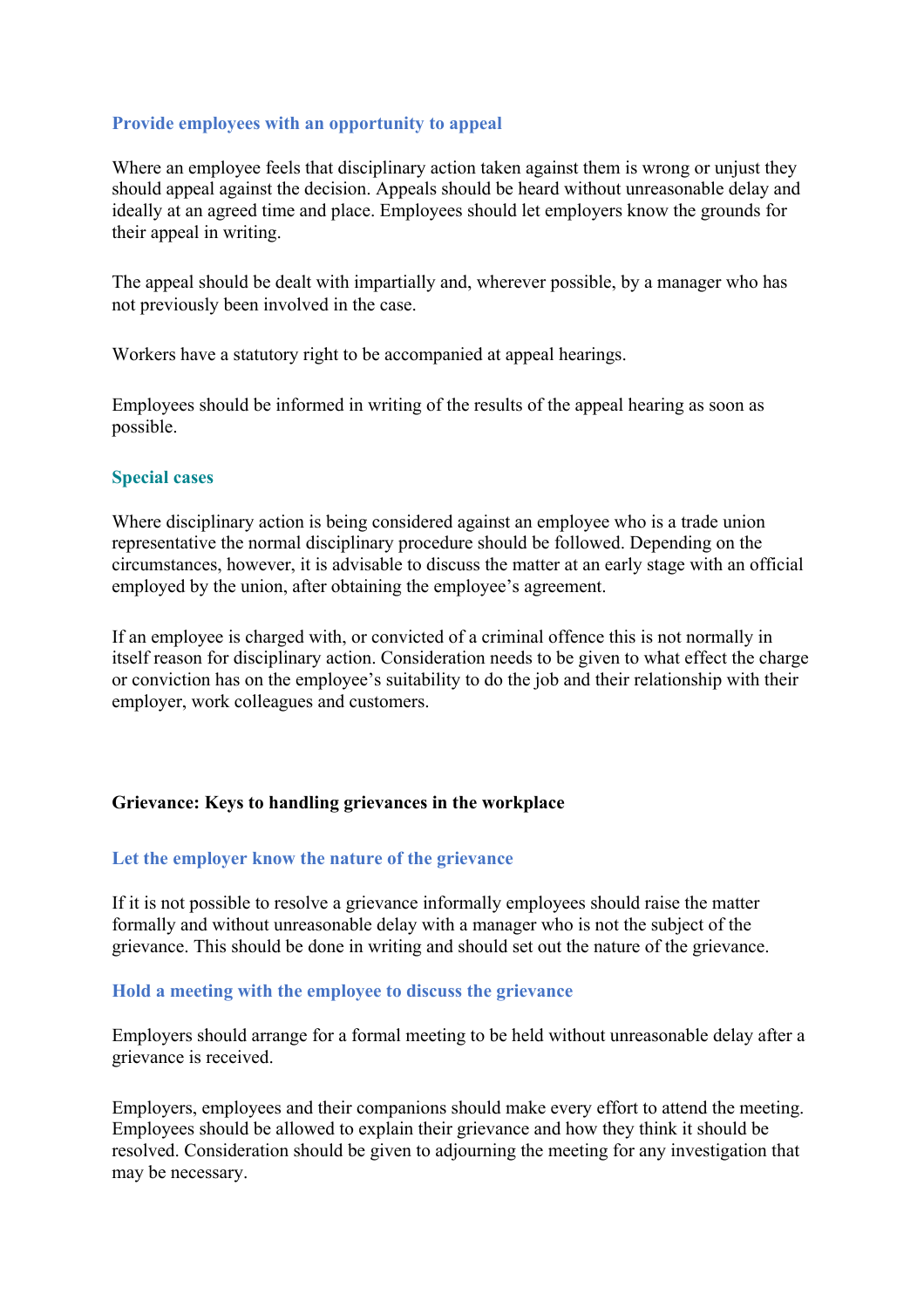## **Allow the employee to be accompanied at the meeting**

Workers have a statutory right to be accompanied by a companion at a grievance meeting which deals with a complaint about a duty owed by the employer to the worker. So this would apply where the complaint is, for example, that the employer is not honouring the worker's contract, or is in breach of legislation.

The statutory right is to be accompanied by a fellow worker, a trade union representative, or an official employed by a trade union. A trade union representative who is not an employed official must have been certified by their union as being competent to accompany a worker. Employers must agree to a worker's request to be accompanied by any companion from one of these categories. Workers may also alter their choice of companion if they wish. As a matter of good practice, in making their choice workers should bear in mind the practicalities of the arrangements. For instance, a worker may choose to be accompanied by a companion who is suitable, willing and available on site rather than someone from a geographically remote location.

To exercise the statutory right to be accompanied workers must make a reasonable request. What is reasonable will depend on the circumstances of each individual case. A request to be accompanied does not have to be in writing or within a certain time frame. However, a worker should provide enough time for the employer to deal with the companion's attendance at the meeting. Workers should also consider how they make their request so that it is clearly understood, for instance by letting the employer know in advance the name of the companion where possible and whether they are a fellow worker or trade union official or representative.

If a worker's chosen companion will not be available at the time proposed for the hearing by the employer, the employer must postpone the hearing to a time proposed by the worker provided that the alternative time is both reasonable and not more than five working days after the date originally proposed.

The companion should be allowed to address the hearing to put and sum up the worker's case, respond on behalf of the worker to any views expressed at the meeting and confer with the worker during the hearing. The companion does not, however, have the right to answer questions on the worker's behalf, address the hearing if the worker does not wish it or prevent the employer from explaining their case.

# **Decide on appropriate action**

Following the meeting decide on what action, if any, to take. Decisions should be communicated to the employee, in writing, without unreasonable delay and, where appropriate, should set out what action the employer intends to take to resolve the grievance. The employee should be informed that they can appeal if they are not content with the action taken.